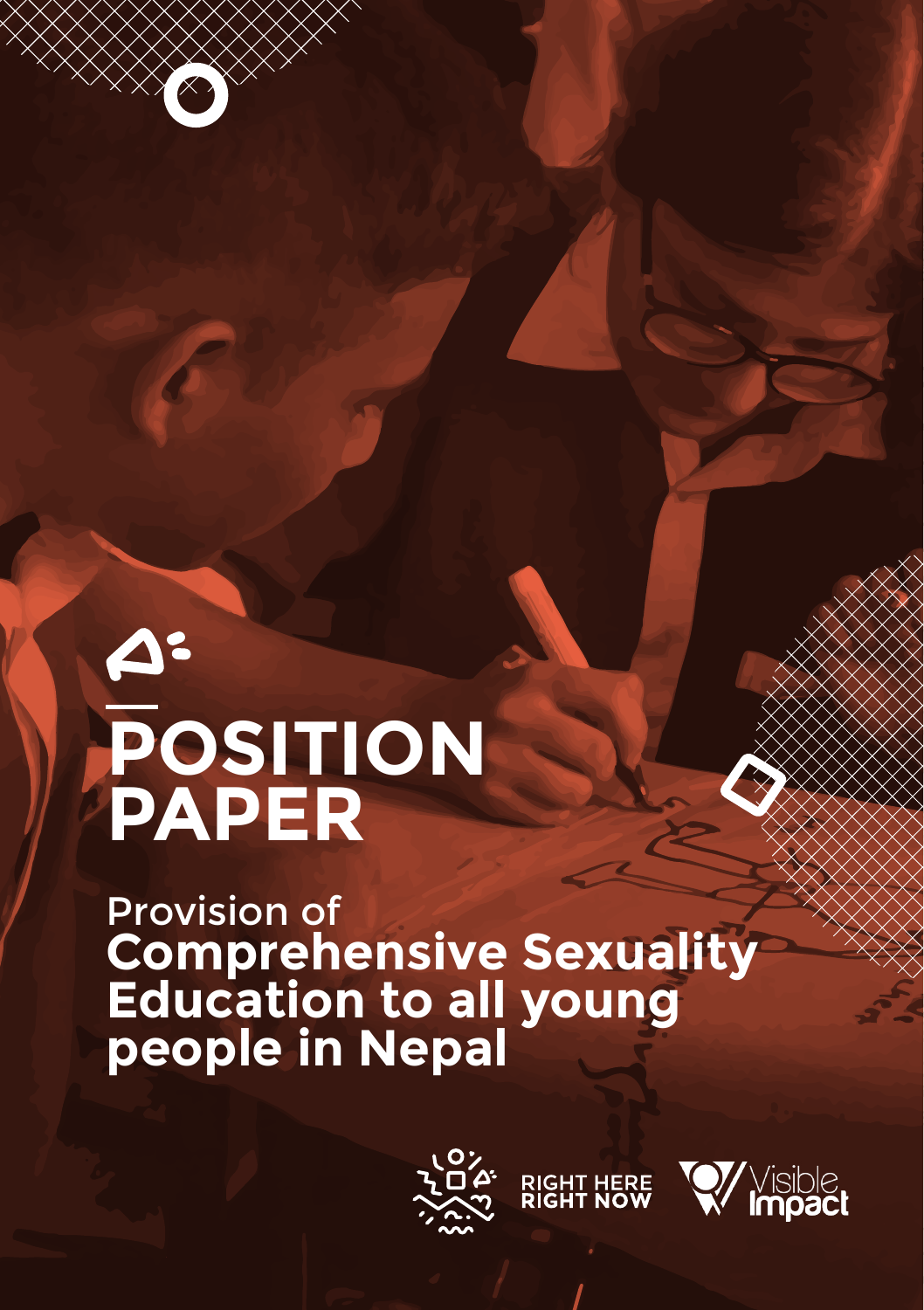This paper has been published with technical support of Right Here Right Now Nepal platform, which is a strategic partnership between fifteen likeminded youth-led and youth-serving organizationsi , that are advocating for enhanced experience of young people on sexual and reproductive health, focused on three thematic areas - provision of age-appropriate comprehensive sexuality education, legalization of marriage equality and provision of stigma-free, youth-friendly safe abortion services.

Visible Impact, which is a partner organization of Right Here Right Now, is a young women led organization that aims to bring visible impact on the lives of every women, every girls and every youth by unleashing the social and economic leadership of girls, women and youth through human centered approaches.

#### **Support for this project was provided on behalf of the Right Here Right Now Partnership. The partnership is funded by the Ministry of Foreign Affairs of the Netherlands.**

#### Authors for Second Edition

Medha Sharma Laxman Bhattarai

© Copyrights Reserved

First edition: (1000 copies), June 2018 Second edition: (600 copies), March 2020

#### Layout Designer

Saurav Thapa Shrestha

For further information please contact:



Visible Impact 212/48 Dhapasi Marga, Basundhara 01-4016563 || mail.visim@gmail.com www.visim.org



Right Here Right Now Nepal Secretariat: YUWA 310 Krishna Dhara Marga, Maharajgunj 01-4419489, 01-4418747 info@yuwa.org.np || www.yuwa.org.np

i Association of Youth Organizations Nepal (AYON), Beyond Beijing Committee(BBC), Blue Diamond Society (BDS), CDS- Park Mugu, Family Planning Association of Nepal (FPAN), Federation of Sexual and Gender Minorities Nepal (FSGMN), Human Development and Environment Protection Forum (HUDEP), LOOM Nepal, Restless Development, Rural Women's Network Nepal (RUWON), Visible Impact, Youth Action Nepal (YAN), Youth Development Center (YDC), YUWA, Yuwalaya.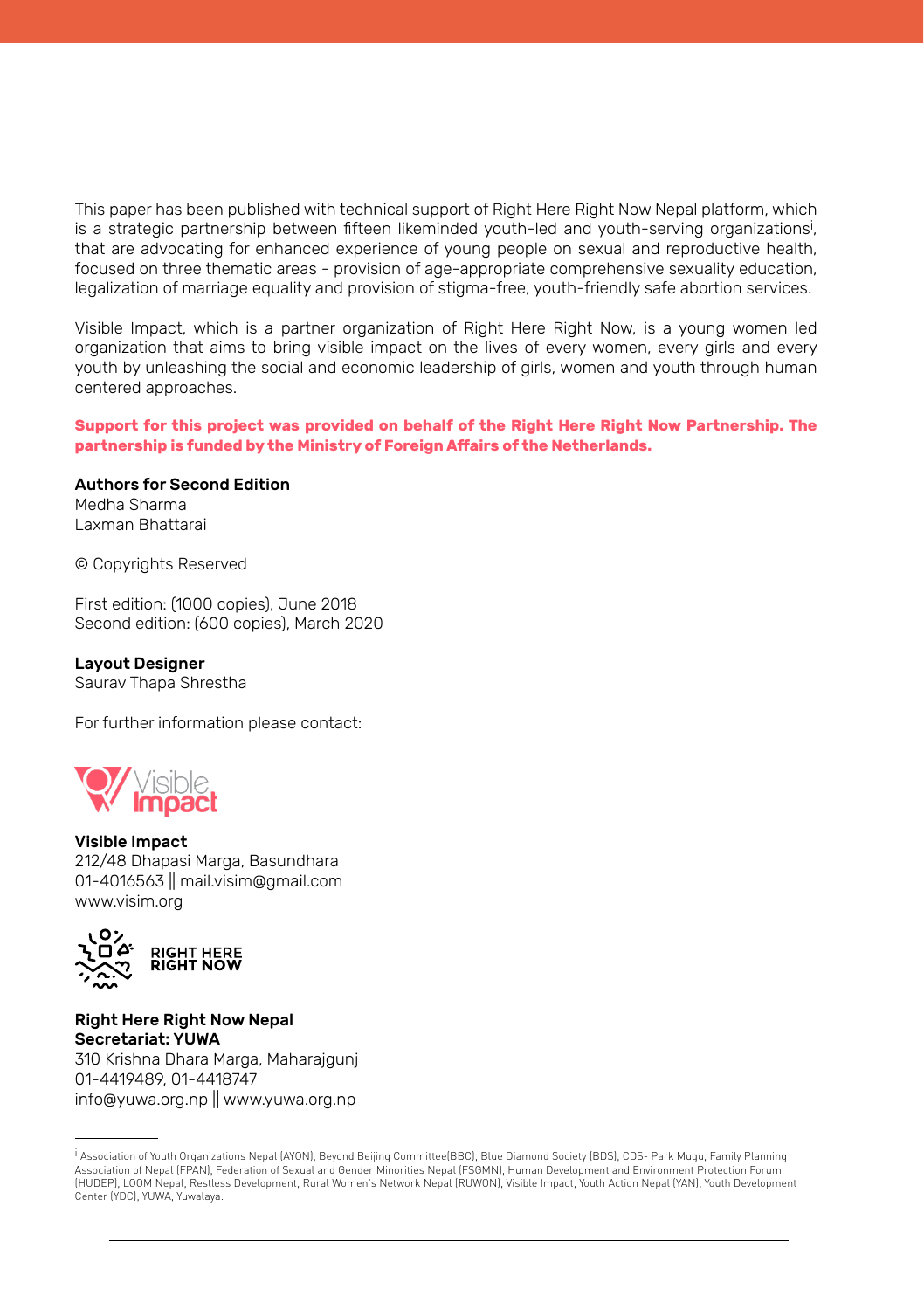

| LIST OF ACRONYMS AND ABBREVIATIONS                                                                                                      | 1 |
|-----------------------------------------------------------------------------------------------------------------------------------------|---|
| ACKNOWLEDGEMENT                                                                                                                         | 2 |
| EXECUTIVE SUMMARY                                                                                                                       | 3 |
| CALL FOR ACTION                                                                                                                         | 4 |
| PROVIDE FACH AND EVERY YOUNG PERSON WITH AGE APPROPRIATE<br>COMPREHENSIVE SEXUALITY EDUCATION IN SCHOOLS                                | 5 |
| DEVELOP THE CAPACITY OF TEACHERS TO DELIVER THE CSE CURRICULUM<br>EFFECTIVELY AND MONITOR IT BY STRENGTHENING MONITORING<br>MECHANISMS. | 7 |
| PROVIDE EACH AND EVERY YOUNG PEOPLE WHO ARE OUT OF SCHOOL WITH<br>AGE APPROPRIATE COMPREHENSIVE SEXUALITY EDUCATION                     | 8 |

REFERENCES

11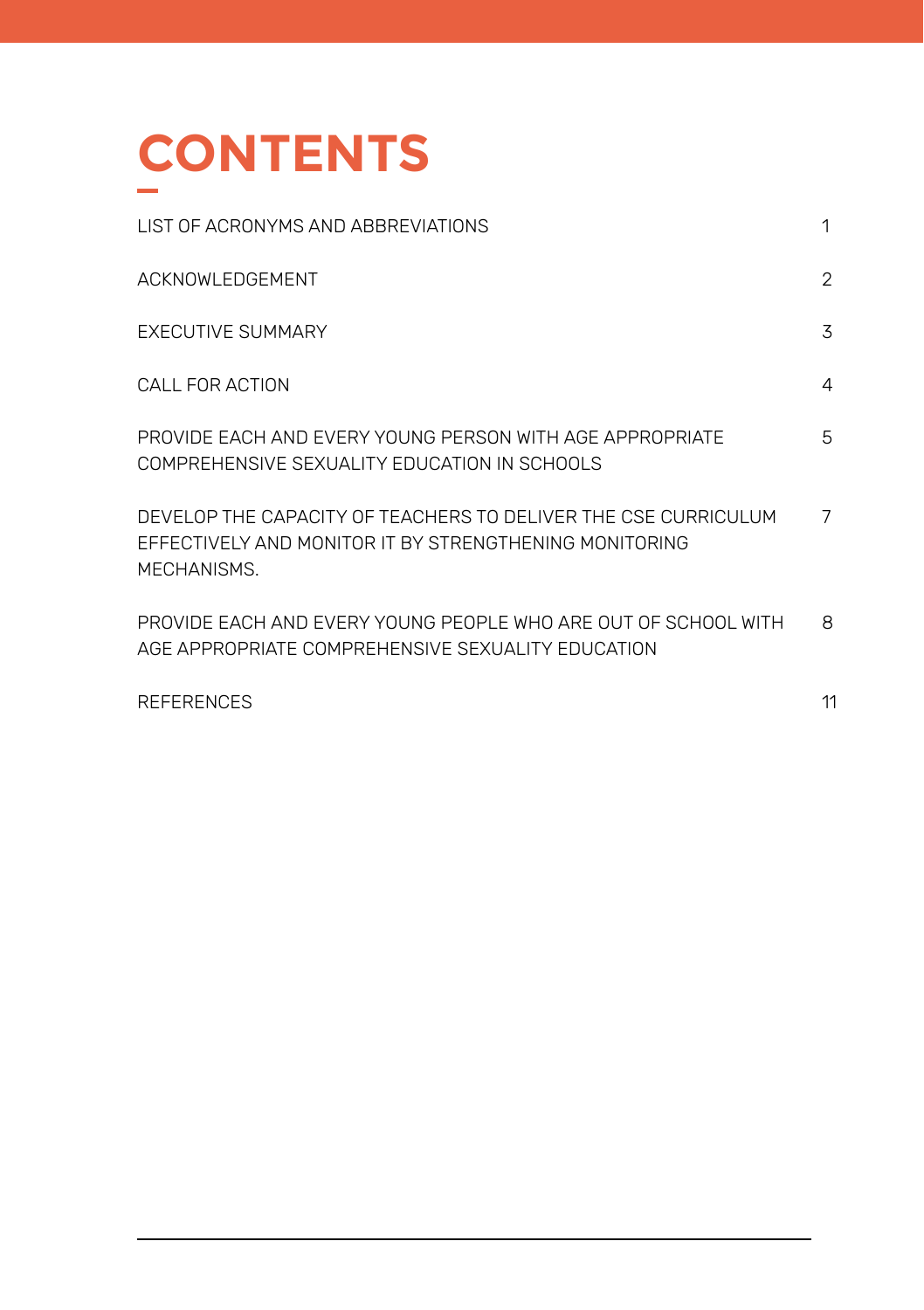# **LIST OF ACRONYMS AND ABBREVIATIONS**

| AYON         | Association of Youth Organizations Nepal                |
|--------------|---------------------------------------------------------|
| BBC.         | Beyond Beijing Committee                                |
| <b>BDS</b>   | <b>Blue Diamond Society</b>                             |
| CDC          | Curriculum Development Center                           |
| CEHRD        | Center for Education and Human Resource Development     |
| <b>CSE</b>   | Comprehensive Sexuality Education                       |
| <b>CTEVT</b> | Council for Technical Education and Vocational Training |
| <b>DEO</b>   | District Education Office                               |
| <b>FPAN</b>  | Family Planning Association of Nepal                    |
| <b>FSGMN</b> | Federation of Sexual and Gender Minorities Nepal        |
| <b>HIV</b>   | Human Immunodeficiency Virus                            |
| <b>HUDEP</b> | Human Development and Environment Protection Forum      |
| <b>ICPD</b>  | International Conference on Population and Development  |
| <b>IPPF</b>  | International Planned Parenthood Federation             |
| <b>ITGSE</b> | International Technical Guidance on Sexuality Education |
| MoE          | Ministry of Education                                   |
| <b>NCED</b>  | National Centre for Educational Development             |
| <b>NFEC</b>  | Non Formal Education Center                             |
| <b>NLSS</b>  | Nepal Living Standard Survey                            |
| RUWON        | Rural Women's Network Nepal                             |
| <b>SRHR</b>  | Sexual and Reproductive Health and Rights               |
| <b>UNFPA</b> | United Nations Population Fund                          |
| <b>YAN</b>   | Youth Action Nepal                                      |
|              |                                                         |

YDC Youth Development Center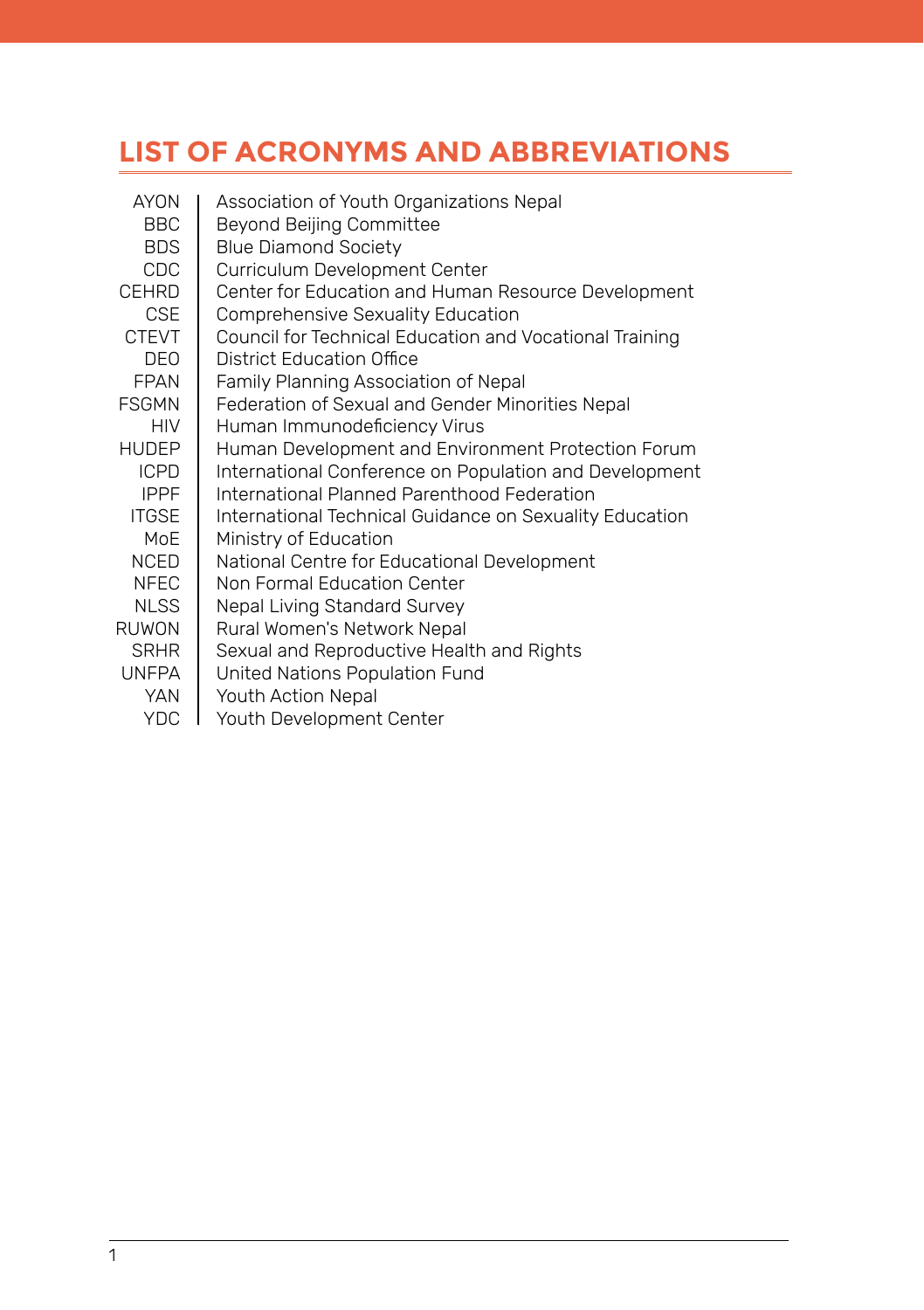**Acknowledgements** ement **PIWIO** Ackno

This position paper is financially and technically supported by RHRN Nepal. We would like to thank all the RHRN platform members for their valuable support and more specifically to the RHRN thematic group members on Comprehensive Sexuality Education.

We express our gratitude to Rajendra Maharjan, National Coordinator for RHRN Nepal and Kamal Gautam, Former National Coordinator for RHRN Nepal for providing us linkages and networks to experts and providing guidance throughout. Also, thanks to Samreen Shahbaz from Asian Pacific Research and Resource Center for Women for providing us guidance and feedback for this paper.

We would also like to thank Mr. Devi Ranjan Humagain, Vice District Education Officer (Kathmandu), Ms. Shova Khanal, GESI unit coordinator (CTEVT) and Mr. Dinesh Ghimire, Information Officer (NFEC) for their support and cooperation.

Special thanks to all the people who have been advocating for age appropriate Comprehensive Sexuality Education in Nepal and around the globe.

Authors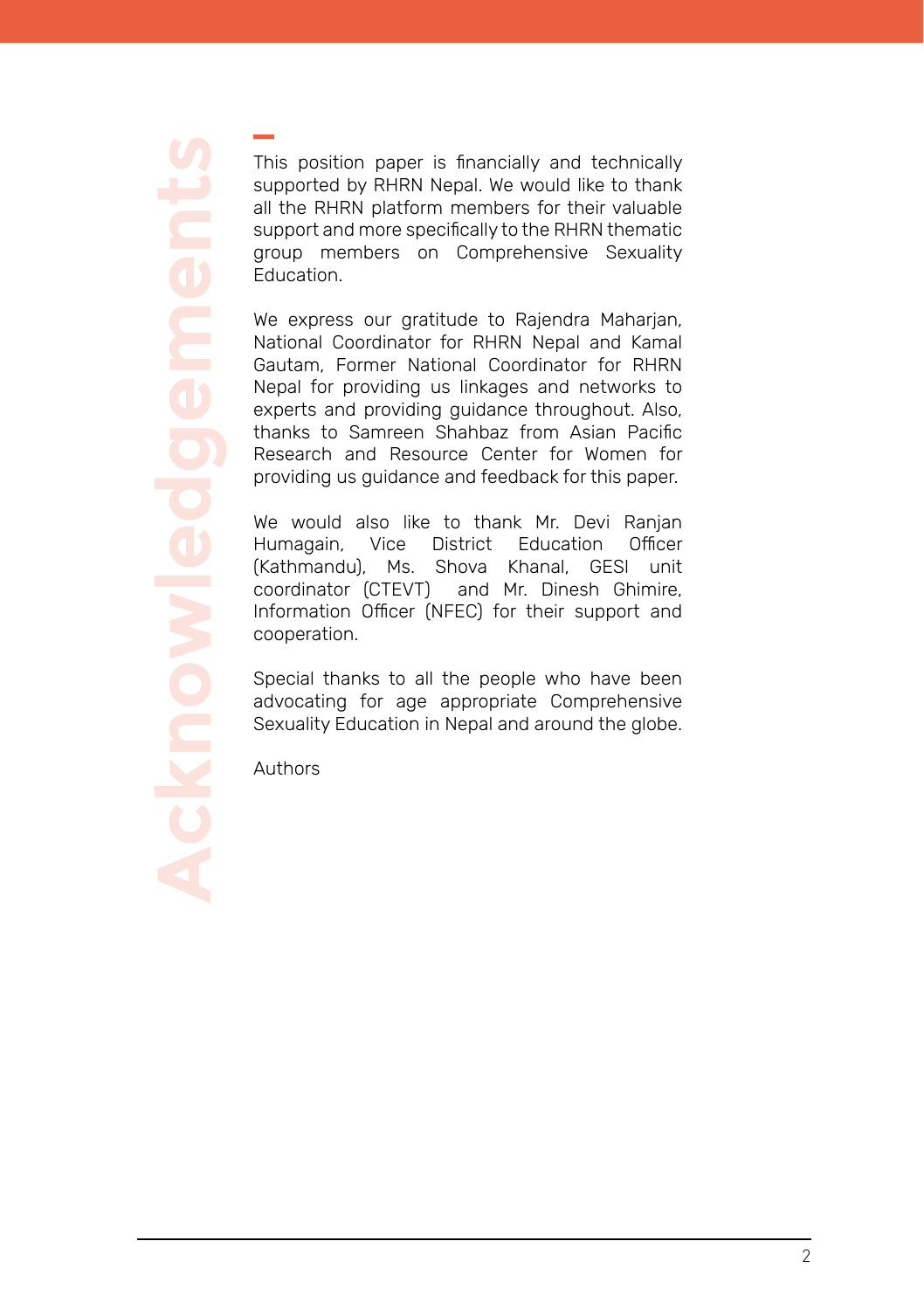# **EXECUTIVE SUMMARY**

This paper aims at highlighting the importance and current gaps in addressing comprehensive sexuality education (CSE) for young people, and to call the Government to fulfill the needs, and other stakeholders to support the Government in doing so. This paper will serve as a basis for evidence based advocacy for all the advocates and activists of CSE.

Plethora of literatures exist that highlight the importance of teaching comprehensive sexuality education to young people, and the result have shown that integrating CSE in school curriculum enhances the quality of life of the individual for lifetime. Introducing sexuality education in the school curriculum was a great achievement in 2013, that has gone through several amendments, but there are still several structural and implementation challenges - the bulk of course is taught in class 9 when the students would have already known through other sources. the focus is on sexual and reproductive health and less on rights, inadequate capacity of teachers to deliver the content appropriately. the lack of monitoring framework to assess the quality of delivery of CSE sessions, and leaving behind the most vulnerable group of out of school children.



Hence, the following actions have been called upon:

 $\Omega$  Though the current curriculum is progressive, there are gaps and inadequacies that need to be fulfilled immediately. We urge the Curriculum Development Center to address these gaps immediately to make the curriculum comprehensive and age appropriate as per the UNESCO, International Technical Guidance on Sexuality Education (ITGSE). Besides the current curriculum for class 6-10, it should be expanded to include students of class 3-5 and 11-12 as well.

O The teacher's training is crucial for effective delivery of CSE. In fact, building teacher capacity to deliver age-appropriate CSE, is proven to support the development of learners' life skills. Thus, we stress on the importance of stronger teacher training programs at all levels that is owned by the Government, including monitoring mechanism in place.

O The Government should mobilize alternative education as a gateway to providing CSE to out of school students. A curriculum tailored for out of school children should be developed and implemented immediately.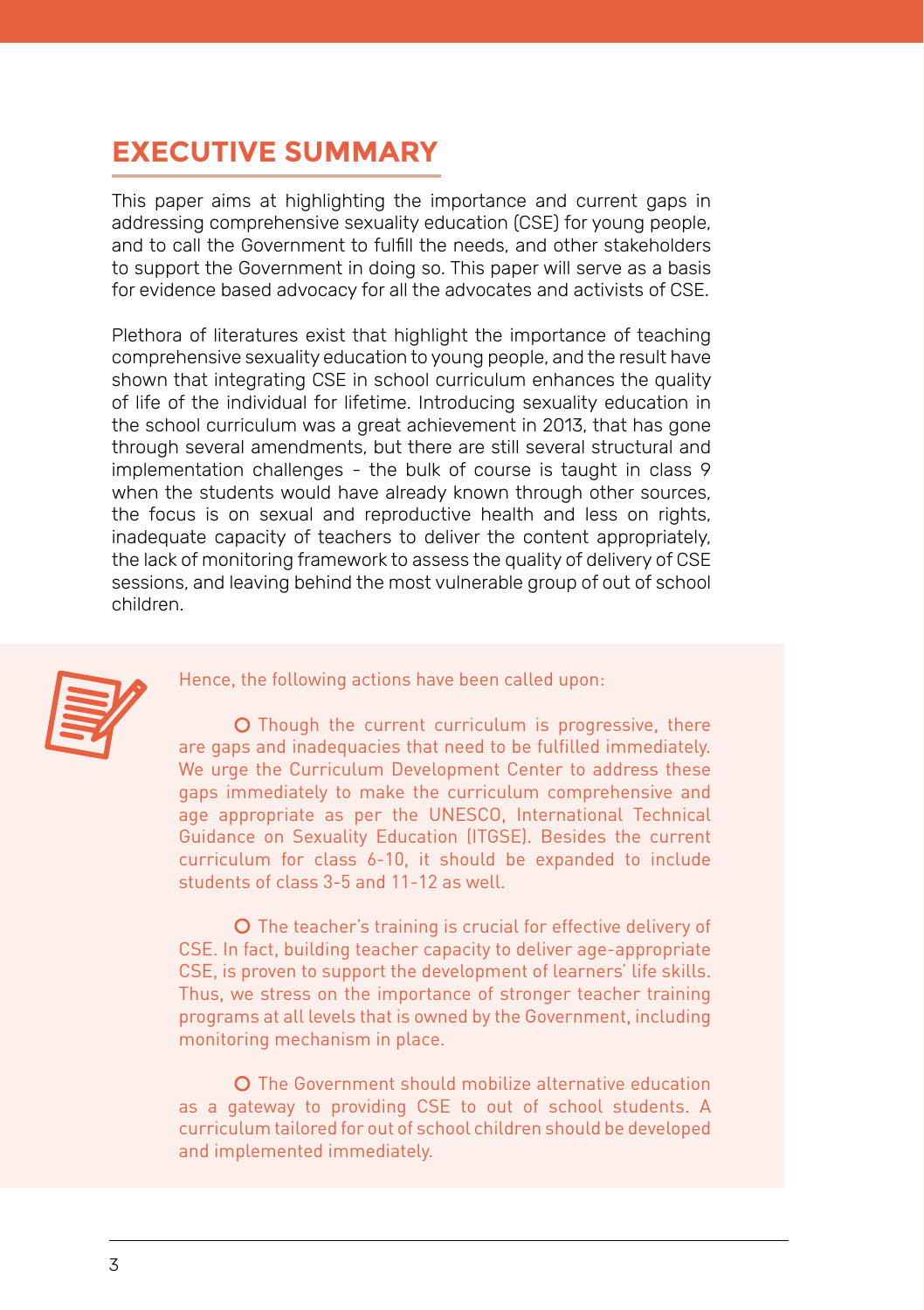# **Call for Action**

We, the platform members, urge our Government and its allied bodies - Ministry of Health, Ministry of Education, Ministry of Youth, Department of Education, Center for Education and Human Resource Development, Youth Council at all levels to fulfill the following and; youth activists and advocates, civil society organizations, media and young people to support the Government to :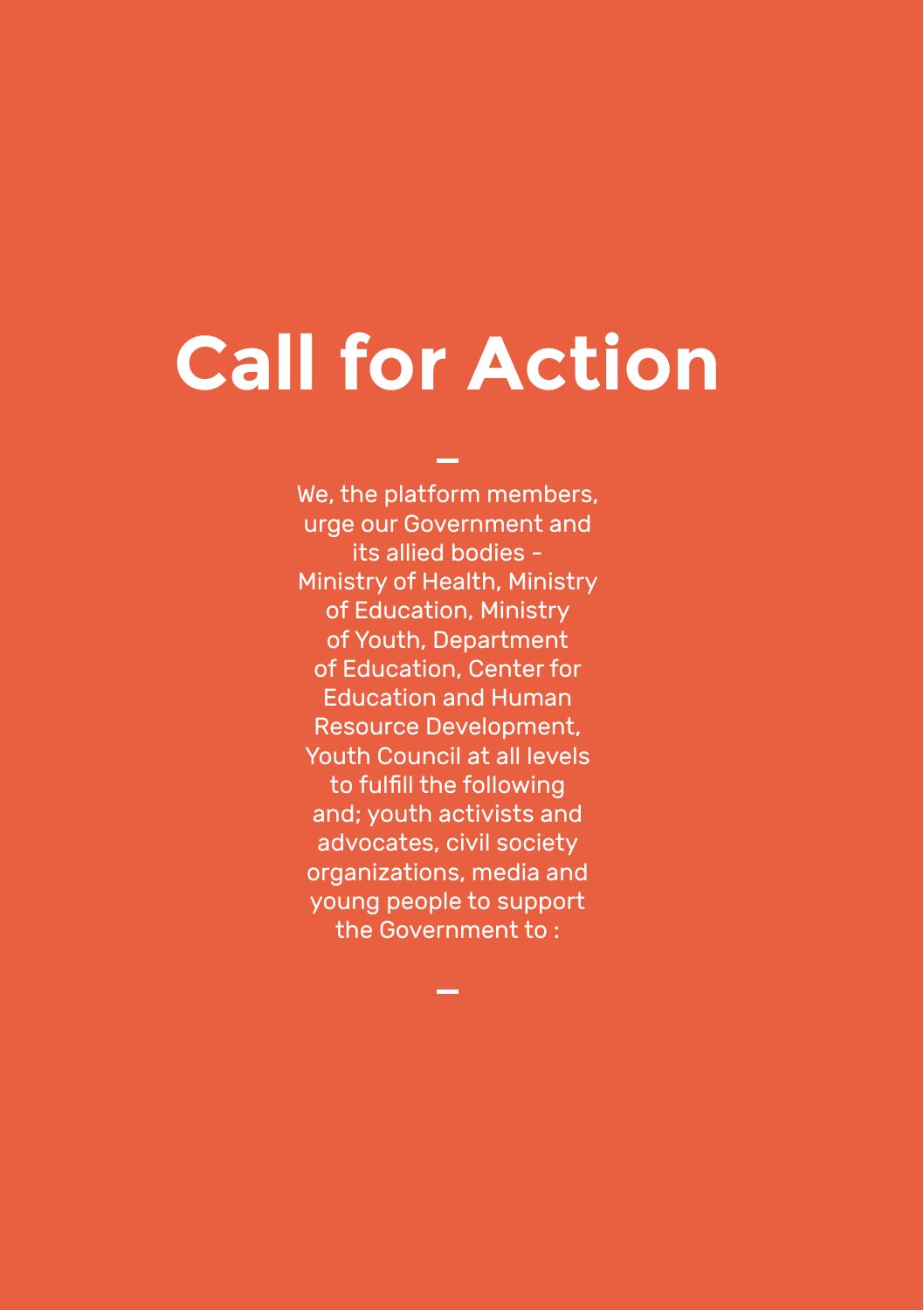## **1. Provide each and every young person with age appropriate comprehensive sexuality education in schools**

#### **SITUATION ANALYSIS**

Plethora of literatures exist that highlight the importance of teaching comprehensive sexuality education to young people, and the result have shown that integrating CSE in school curriculum enhances the quality of life of the individual for lifetime. According to data from World Bank, European countries tend to have the lowest rate of teen pregnancies, and progressive approach to sexuality education has been accounted for this.<sup>1</sup>

Sexuality education was formally introduced in the school curriculum in Nepal for students of class 9 and 10 in 2003, as a mandatory lesson under Environment, Population and Health subject. Though it was a milestone, it was far from being comprehensive and age appropriate. With decade long advocacy effort of civil society organizations, an attempt to make it comprehensive and age appropriate led the curriculum to be amended in 2013 to include the subjects for class 6, 7 and 8 as well  $2$ 

However, the current curriculum still has several structural and implementation challenges. The curriculum is not age appropriate yet, as bulk of the course is introduced in class 9, when the students would have already known much more from other sources than the course book, or have already gone through experiences, Eg: menstruation. The curriculum focuses on reproductive aspect more than the sexual health and

Sexual and Reproductive Health and Rights (SRHR) based life skills aspects. Also, it does not include adequately about where to refer to for further information, nor does it promote discussing SRHR at home with parents or siblings. The public schools usually do not go beyond what is in the curriculum, though some private schools have made an effort to include several topics out of the syllabus as well.<sup>2</sup> According to the research conducted by International Planned Parenthood Federation in 2016/17, both young people and service providers emphasized that they are in need of access to more comprehensive,

> **Comprehensive sexuality education (CSE) is a curriculum-based process of teaching and learning about the cognitive, emotional, physical and social aspects of sexuality. It aims to equip children and young people with knowledge, skills, attitudes and values that will empower them to: realize their health, well-being and dignity; develop respectful social and sexual relationships; consider how their choices affect their own well-being and that of others; and, understand and ensure the protection of their rights throughout their lives. (International Technical Guidance on Sexuality Education)**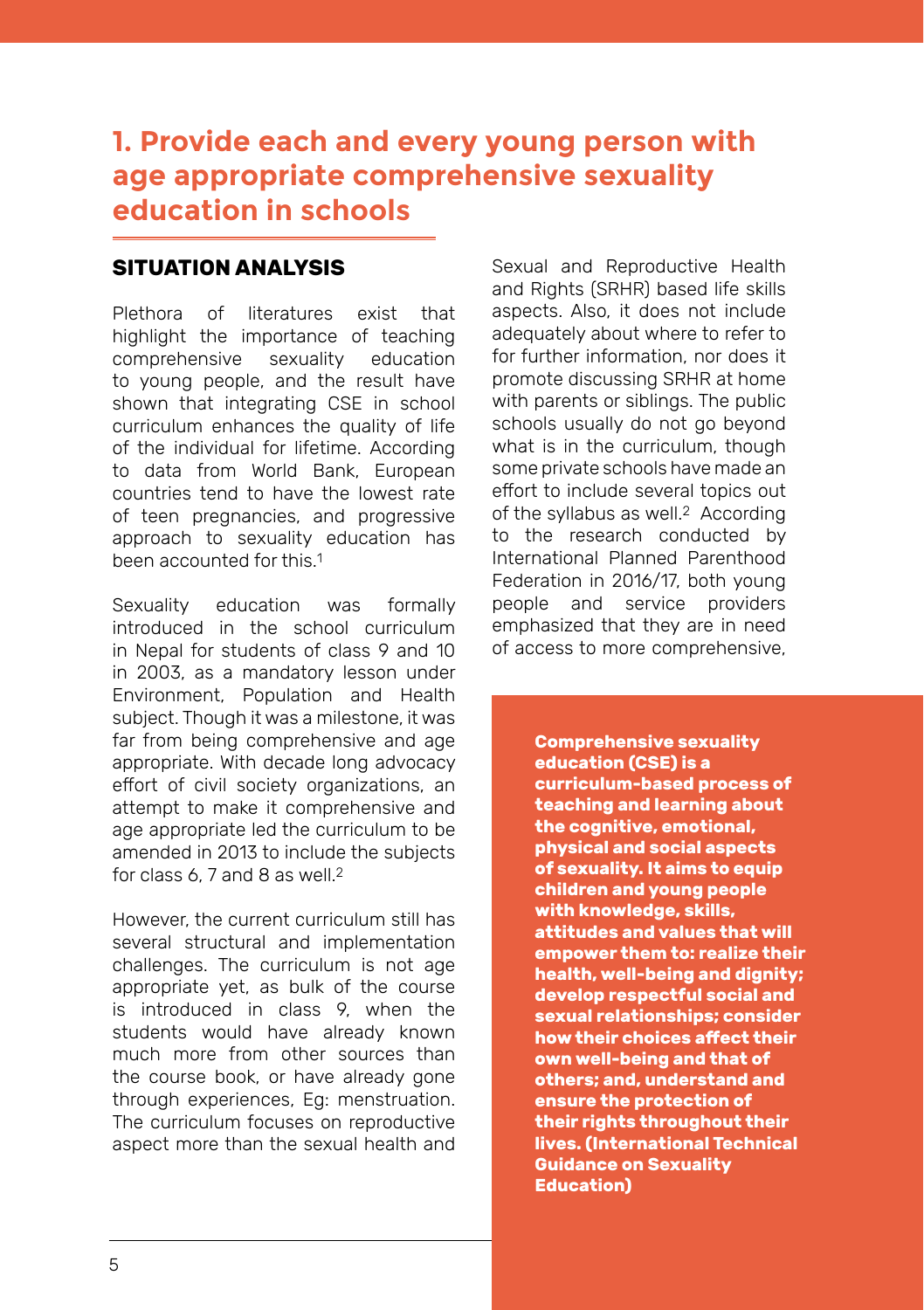relevant, and in depth advice and information.3 CDC (Now CEHRD) has also announced that Environment, Population and Health will be an optional subject for grade 9 and 10, which can become a major set back. With this, students will probably not opt for this subject as parents may insist for more technical subjects, and also the students might feel shy to opt for a subject that talks about SRHR.4

Through platforms such as CSE Technical Working Committee formed by UNFPA (United National Fund for Population Activities), CSE Advocacy Group formed by FPAN (Family Planning Association of Nepal), and Right Here Right Now platform, civil society have been advocating for comprehensive sexuality education at schools from class 3 to 12. There is a demand for the revised curriculum that includes 6 component (a. Family life education (FLE), b. Population education, c. Sex and relationships education, d. SRH education and e. Life skills education, and f. Sexuality education) of comprehensive 6 different subjects – namely, Moral sexuality education distributed over Science, Social Studies, Health and Physical Education and Environment, Population and Health.

However, the big challenge is that the curriculum is only revised every five years and thus there is a chance of missed opportunity to include emerging issues with respect to life skills of young people's sexuality and SRH.

Nepal is a signatory of the International<br>Conference on Population and on Population and Development (ICPD) and has been an active supporter of it. Nepal has endorsed the ICPD beyond 2014 review document, where the need for CSE is highlighted,5 making it important for policy makers to fulfill the commitment they have made at the international level.

Recently at ICPD +25 Nairobi Summit, Nepal has committed to invest in young people including their health and wellbeing by ensuring that they are able to exercise their reproductive rights through upscaling adolescent-friendly services and comprehensive sexuality education 6

As such, there is a pressing need to provide age appropriate comprehensive sexuality education in schools to ensure that sexual and reproductive health and rights of young people is adequately addressed.

# **Call for Action**

Though the current curriculum is progressive, there are gaps and inadequacies that need to be fulfilled immediately. We urge the Curriculum Development Center to address these gaps immediately to make the curriculum comprehensive and age appropriate as per the UNESCO, International Technical Guidance on Sexuality Education. Besides the current curriculum for class 6-10, it should be expanded to include students of class 3-5 and 11-12 as well.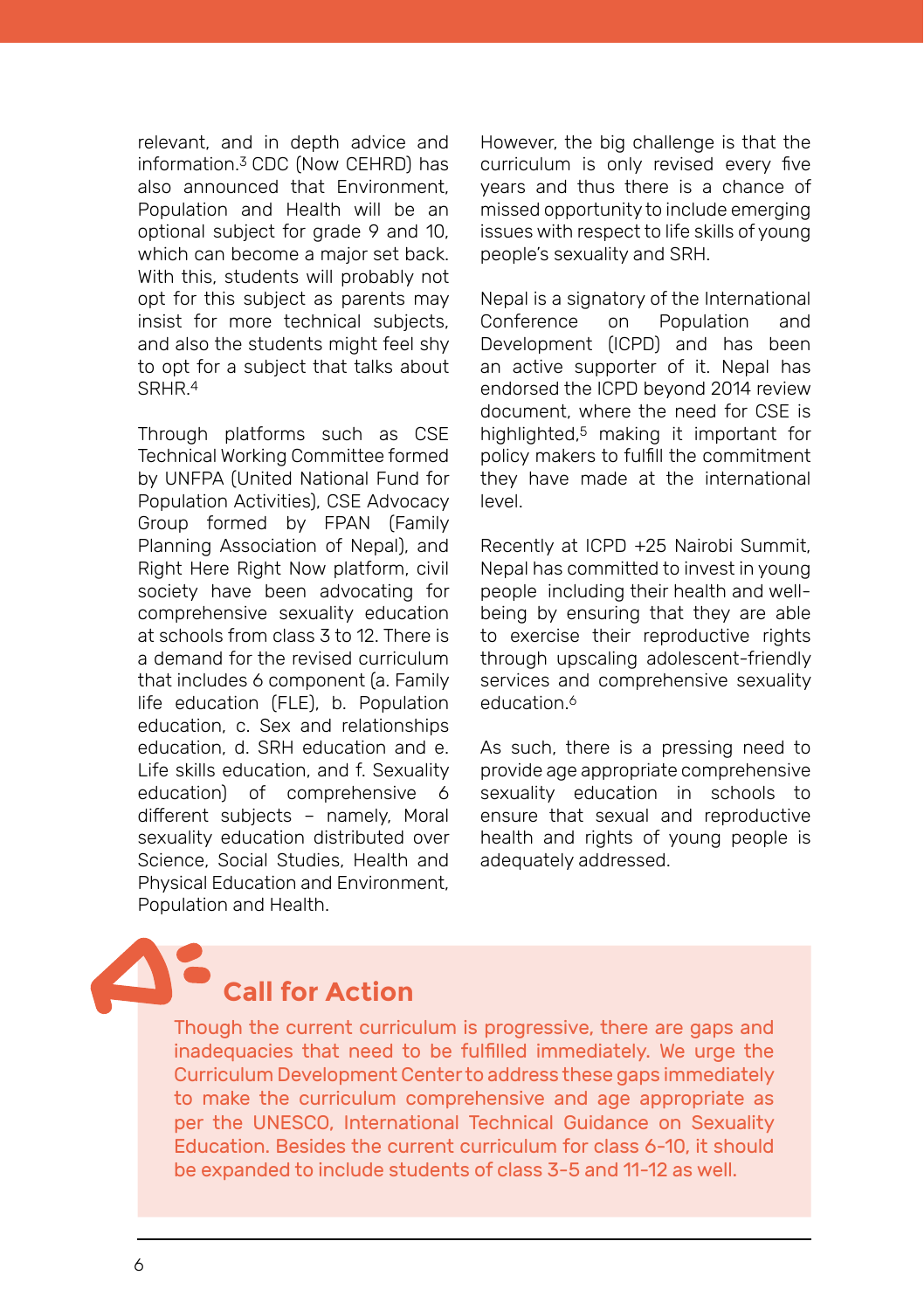# **2. Develop the capacity of teachers to deliver the CSE curriculum effectively and monitor it by strengthening monitoring mechanisms.**

#### **SITUATION ANALYSIS**

Though sexuality education is a mandatory subject in school, the teachers often do not have enough capacity to deliver to youth the information they need to make health and life. Some schools argue that sex education causes more harm compared to benefits; the innocence of children might be affected because of sex education as they have a curiosity to explore things and even their body which could lead into unusual circumstances.7 A study conducted in Kathmandu suggested that students' needs and expectations regarding HIV and sexual health education are not being met through their schools.8 The subject matter is usually skipped by the teachers and the students are asked to review it on their own, or taught with boys and girls separately, or taught only to boys during girls' only holidays.

This raises a serious question regarding the quality and capacity of the teachers to deliver lectures on such life skills based subject. A monitoring mechanism is in place, that sends Government resource persons to each school to comprehensively assess their teaching ability and attendance, but no monitoring framework exists to assess the quality of materials delivered during CSE classes. In order to ensure quality delivery, a monitoring mechanism is a pressing need. Also, frequent change of teachers and the issue being directly related to life skills, there is a need to

continuously provide refresher training as well.

Also currently, the teachers training is being done through initiatives of civil society organizations, that is not able to cover the training for all the teachers. One of the Vice District Education Officer expressed that about any formal training for the teachers on CSE.9 UNFPA, the UN reproductive health and rights agency, in collaboration with the National Centre for Educational Development (NCED) and SISo Nepal, developed this teachers' training package on comprehensive sexuality education (CSE). The teachers training package includes a five-day training module on six key concepts of International Technical Guidance on Sexuality Education along with the resource material for teachers on CSE.10

Also the teachers' training guide and teachers reading materials has been formulated for public school which are included in the curriculum of Education Training Centers.11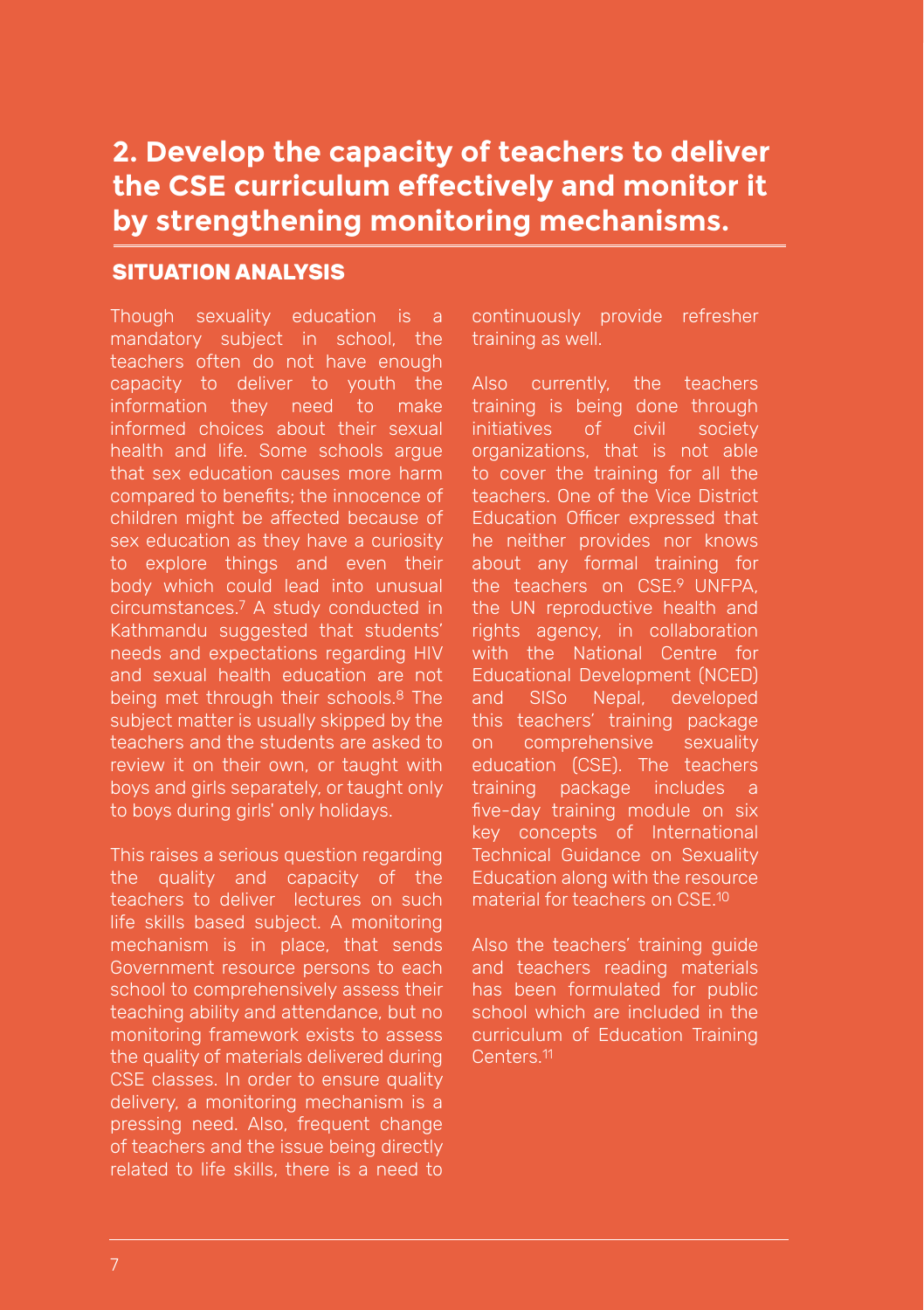#### **Call for Action**

The teacher's training is crucial for effective delivery of CSE. In fact, building teacher capacity to deliver age-appropriate CSE, is proven to support the development of learners' life skills. Thus, we stress on the importance of stronger teacher training programs at all levels, that is owned by the Government.

### **3. Provide each and every young people who are out of school with age appropriate comprehensive sexuality education**

#### **SITUATION ANALYSIS**

The current effort of the Government has been majorly focused on providing CSE to in school children. However, the more vulnerable groups of out of school children are still left out.

According to a flash report 2012-2013 published by the Ministry of Education, only 69.4 percent of the students enrolled in grade 1 make it to grade 8. According to the Nepal Living Standard Survey (NLSS) 2010/2011, the percentage of population aged 6 years and above that never attended school is a staggering 34 percent, and this problem is not limited to rural areas.12

The out of school children are usually more vulnerable to early marriage, adolescent birth, and limited access to sexual and reproductive health services that lead to life threatening conditions. They are at double trouble because, firstly limited education opportunities curbs them from several life opportunities and limited access to CSE leads them to problems related to deciding on their life,

marriage, children, reproduction and sexuality. There have been efforts to provide alternative education to school drop-out children. Center for Technical Education and Vocational Training (CTEVT) is running Chelibeti Siksha Karyekram (Girls Education Program) and also provides short term as well as long term courses to school drop-outs. With respect to CSE, gender inclusion and workplace violence are included in these courses. A model related to gender roles and violence is being implemented which currently are

"T1<br>The<br>chi **The out of school children are usually more vulnerable to early marriage, adolescent birth, and limited access to sexual and reproductive health services that lead to life threatening conditions.**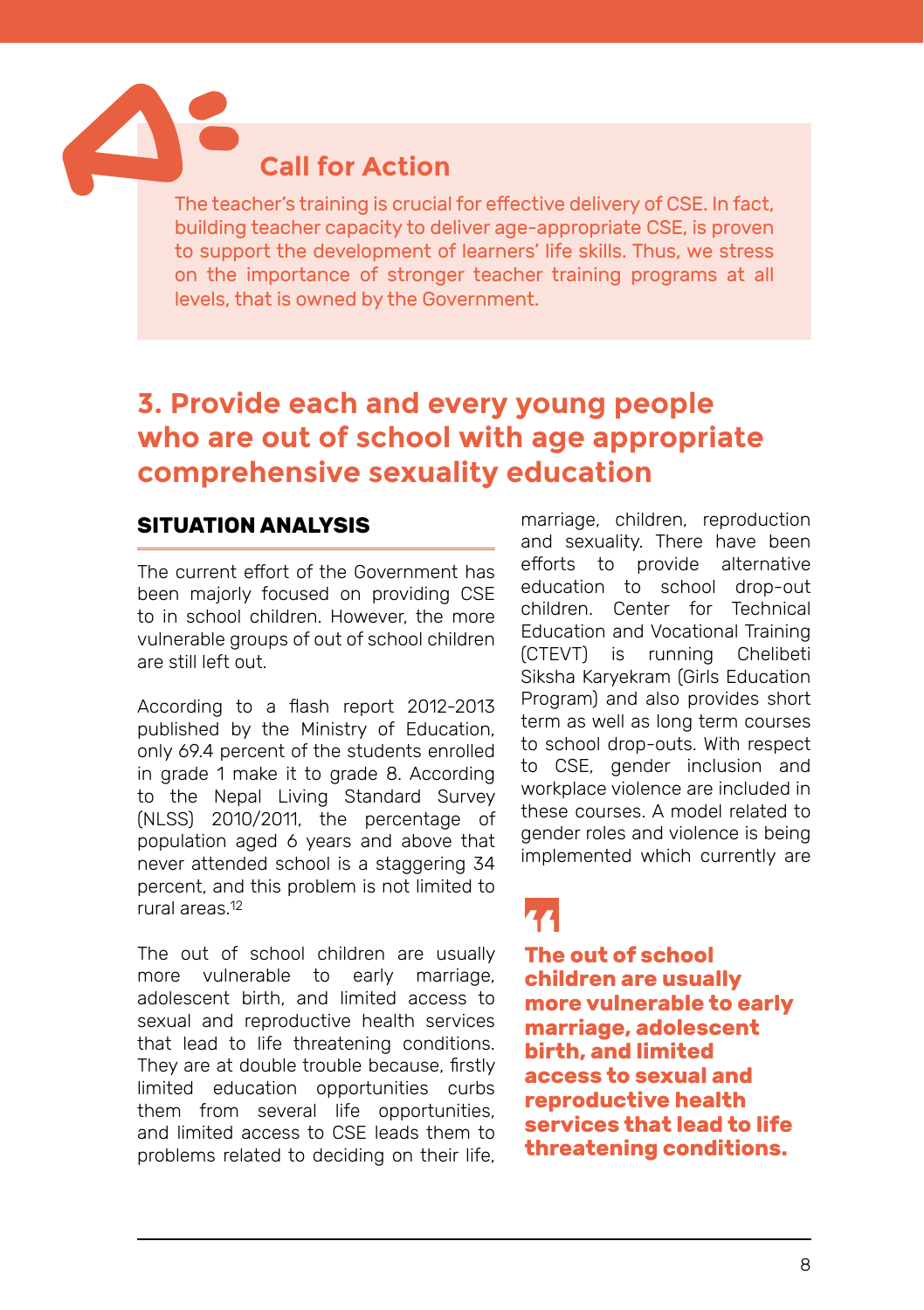not included in study credit hours. The teachers are oriented on gender inclusion and work place violence who are supposed to teach the students later on. 13

Ministry of Youth's Youth Information Centers in all 75 districts and employment generating skills based trainings by civil societies are some of the examples of attempts to provide alternative education. District Education Office organizes door to door program at the start of academic year to encourage students to take admission in school.

United Nations Population Fund (UNFPA) in collaboration with Department of Women and Children conducts Social and Financial Skills Package (Rupantaran) in 19 districts of Nepal engaging adolescent girls; providing them with practical skills and knowledge on gender equality, human rights, reproductive health, gender based violence, etc.14 Non Formal Education Center (NFEC) provides literacy opportunities (4 months course) for school drop-outs aged 15 and above, mostly participated by females through community learning centers established in all the districts of country. However, only general information in regards to CSE is provided.15 While few learning options are available for the out of school children, majority of efforts are directed towards the school children.

These alternative education efforts could be a gateway to providing CSE to out of school children. However, in the situation where the curriculum for out of school children is lacking, the first step towards availing out of school children with their right to SRHR would be to develop a curriculum targeted to them.

**Case Story**

Archana Dahal, 14 years from Kathmandu shared that she had her first menstruation at the age of 11, the time when she was the only girl in her class to have started menstruating. Since she had lost her mother at early age, she didn't know whom to talk to about it. She was shy to talk to her father or younger brother, and could not receive information from friends who were as ignorant as her. She use to have severe cramps and did not know what to do about it. Two years later she learnt in school that mild exercise or using hot water bag would have easily reduced her pain. She hopes that she had known this earlier so that she did not have to suffer two years of pain. 16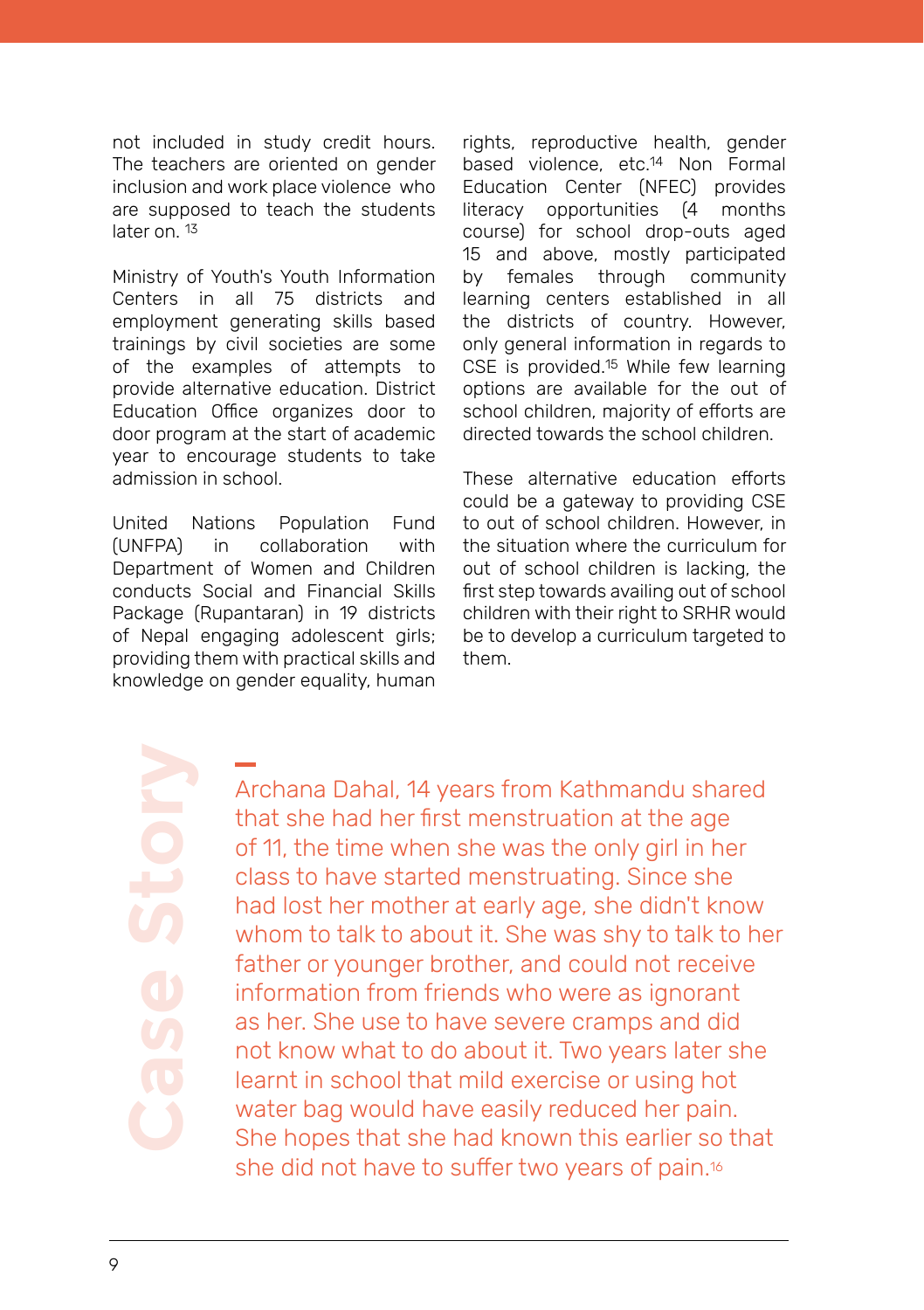# **Call for Action**

The government should mobilize alternative education as a gateway to providing CSE to out of school students. A curriculum tailored for out of school children should be developed and implemented immediately.

Nirmal Jung Shahi (name changed), 21 years old from Mugu, left his schooling at class 7. His mom left him when he was just 6 years old, and because there were only three brothers in the family, two of them younger than him, the responsibility to serve his family came in the shoulder of Nirmal. Though he started taking the responsibility quite early, he was able to study till class 7 because of improved provision for preventing drop out among students of Karnali region. But when he knew that he has to appear for board exams in class 8, he decided to leave education. Nirmal got married 3 years later, and had to face problems like not being able to communicate about sexual relationship or family planning with his wife, was not clear about various methods of family planning, or knew that his wife also seeked pleasure as much as him. If he needed any information, his friends would be his source of the information. Now that he has been married for almost 8 years and knows many things by doing, he laughs that many information he had earlier were myth. Furthermore, in the absence of any vocational training or other provision for CSE for out of school children, Nirmal has to struggle to receive correct and adequate information even today.17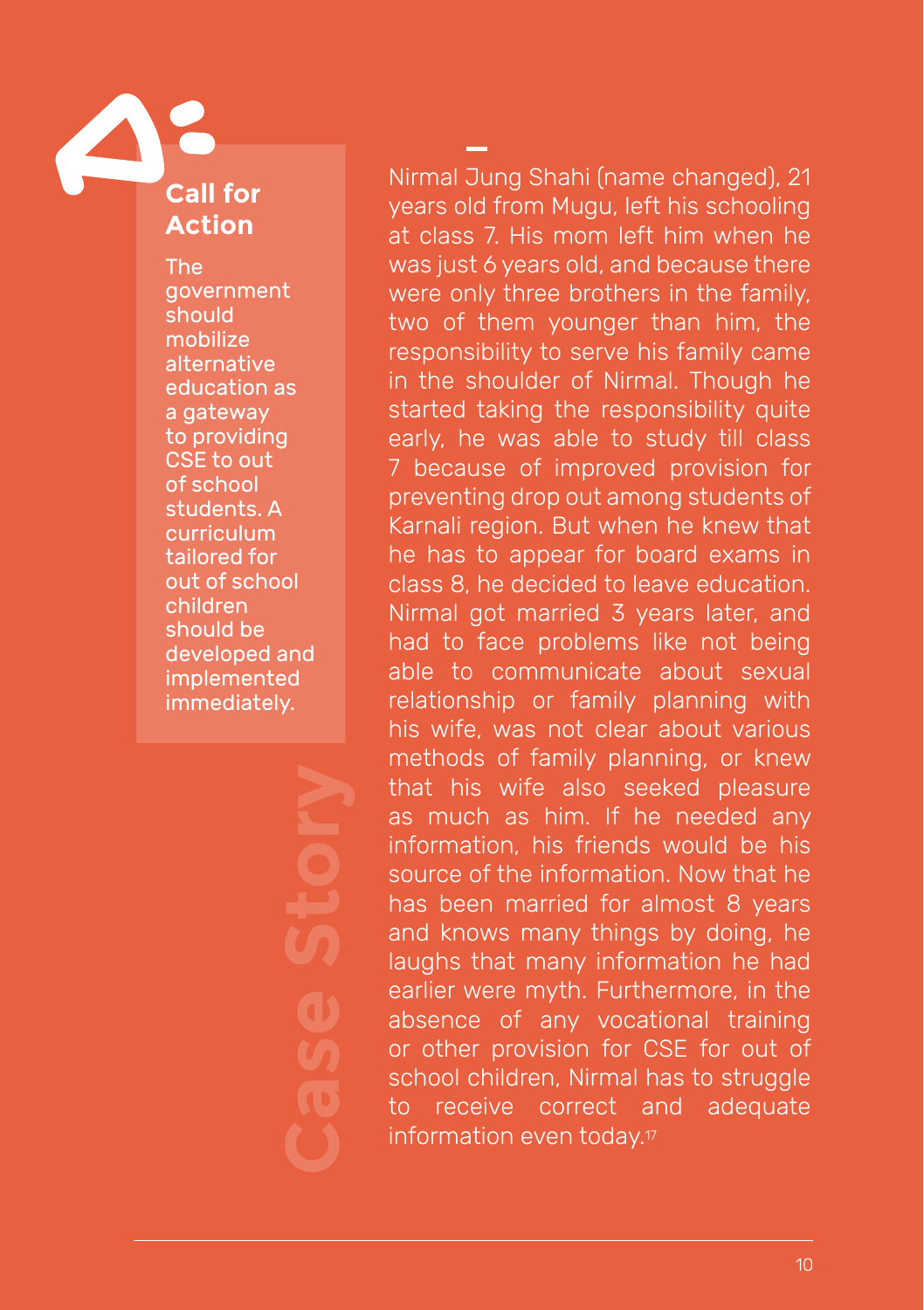#### **REFERENCES**

 $1$  Simrin J. Which countries have the best sex education [Internet]. Seeker; 2015 May 13. Available from: https:// www.seeker.com/ which-countries-have-the-best-sex-education-1792604688.html

2 Right Here Right Now. Youth SRHR in Nepal: Scoping study the Strategic Partnership Right Here Right Now. RHRN; 2016

3 IPPF. Overprotected and Underserved: The Influence of Law on Young People's access to sexual and reproductive health in Nepal. 2017.

4 Educatenepal.com. (2018). CDC changes curriculum of 15 optional subjects of Grade IX, X. [online] Available at: http://www.educatenepal.com/news/mobile/cdc-changescurriculum-of-15-optional-subjects-of-grade-ix-x [Accessed 17 Apr. 2019].

5 Nepal MU. Review of Curricula in the Context of Comprehensive Sexuality Education in Nepal 2016 [cited 2018]. Available from: http://nepal.unfpa.org/en/publications/review-curricula-context-comprehensive-sexualityeducation-nepal? page=0%2C0%2C4.

6 UNFPA Nepal. Statement of the Government of Nepal at the Nairobi Summit on ICPD25. 2019. available from: https://nepal.unfpa.org/en/news/statement-government-nepal-nairobi-summit-icpd25

7 Ghimire A. Sex education [Internet]. The Himalayan Times; 2018 Jun 6. Available from: https:// thehimalayantimes.com/ opinion/sex-education-2/.

8 Shrestha RM, Otsuka K, Poudel KC, Yasuoka J, Lamichhane M, Jimba M. Better learning in schools to improve attitudes toward abstinence and intentions for safer sex among adolescents in urban Nepal. BMC Public Health. 2013;13(1):244.

9 Interview conducted with Vice District Education Officer, February 27, 2018.

10UNFPA Nepal. Comprehensive Sexuality Education: Teachers' Resource Material. 2018. Available from: https:// nepal.unfpa.org/sites/default/files/pub-pdf/Reference%20Material.pdf)

11 Nepal UNFPA. Fact Sheet: Comprehensive Sexuality Education in Nepal 2016 [02/19/2018]. Available from: http:// nepal.unfpa.org/en/publications/fact-sheet-comprehensive-sexuality-education-nepal.

12 Pun W. School drop-out rate in Nepal 'staggering'. Kathmandu: The Himalayan Times; 2014 Jan 30. Available from: http:// kathmandupost.ekantipur.com/printedition/news/2014-01-29/school-drop-out-rate-in-nepalstaggering-258675.html.

13 Khanal S, GESI unit coordinator, CTEVT, 2018 Mar 23

14 MoYS M, UNFPA & UNICEF.Social and Financial Skills Package - Rupantaran 2014. Available from: http://nepal. unfpa.org/ en/publications/social-and-financial-skills-package-rupantaran-1-4.

15 Ghimire D, Inoformation Officer, NFEC, 2018 May 08

16 Visible Impact. First Period Stories Series during School based Menstrual Health Management (MHM workshops. 2017

<sup>17</sup> Visible Impact. A Research on Experiences of out of school children regarding Comprehensive Sexuality Education 2018.